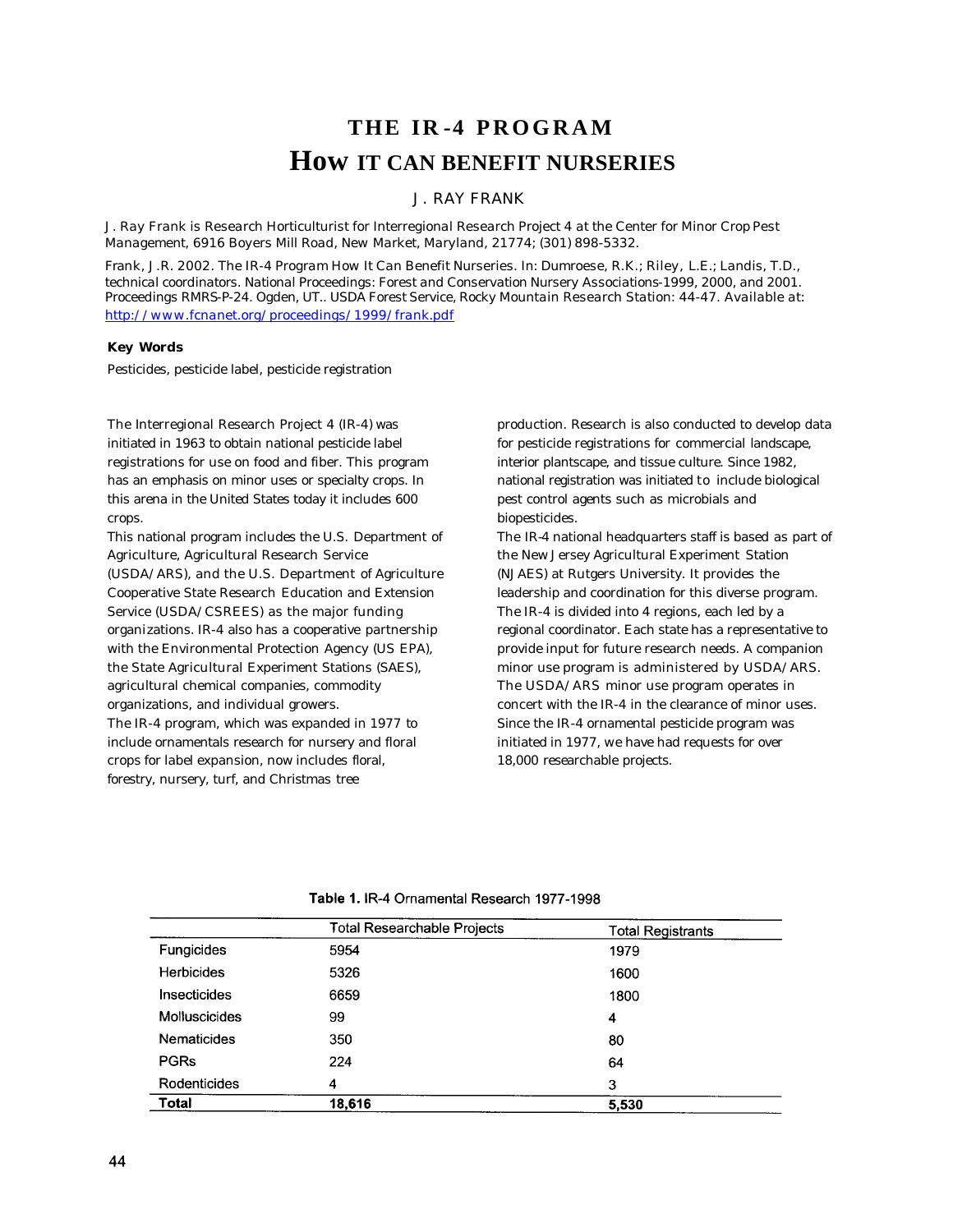IR-4 ornamental research during this same period (1997 to 1998) developed data that led to over 5,500 national label registrations (Table 1). During the last 3 years (1996 through 1998) we conducted 1,444 research trials for an average of 481 per year (Table<br>2). During this same period 1,539 new registrations<br>were obtained (Table 2). This includes 513 new registrations in 1998.

### Table 2. IR-4 Ornamental Research

|                        | 1996 | 1997 | 1998 |
|------------------------|------|------|------|
| Research Trials        | 445  | 539  | 460  |
| <b>New Registrants</b> | 891  | 135  | 513  |

## **Appendix 1**

During 1998, data were collected for these 13 fungicides, 20 herbicides, and 15 insecticides.

| <b>FUNGICIDES</b>                     | <b>HERBICIDES</b>                          | <b>INSECTICIDES</b>              |
|---------------------------------------|--------------------------------------------|----------------------------------|
| Ampelomyces quisqualis                | Atrazine (Atrex)                           | Acephate (Orthene/Turf, Tree and |
| (AQ-10 Biofungicide)                  | Clethodim (Envoy 12.6%)                    | Ornamental Spray)                |
| Bordeaux Mixture (13.3%)              | 2,4-D Amine (Amine 4)                      | Carbofuran (Furadan)             |
| Captan (Captan 50W)                   | 2,4-D LV Ester (Weedone LV-4)              | Clofentazine(Ovation)            |
| Chlorothalonil (Daconil Ultrex 82.5%) | Dicamba (Vanquish)                         | Permithrin (Astro)               |
| Etridazole (Ethazole)                 | Dithiopyr (Dimension 1EC)                  | Chlorpyrifos (Dursban 50W)       |
| Flutolanil (Prostar 50 WP)            | Diuron (Direx 80 DF)                       | Diazinon (Knox Out 2FM)          |
| Fosetyl-AI (Chipco Aliette WDG 80)    | Fluazifop-butyl (Fusilade)                 | Diflubenzuron (Dimilin)          |
| Mefenoxam + Mancozeb                  | Halosulfuron Methyl (Permit)               | Dimethoate (Cygon)               |
| (Ridomil-Gold MZ)                     | Isoxaben (Gallery 75DF)                    | Fenitrothion (Pestroy 4EC)       |
| Oxytetracycline (Mycoshield)          | Napropamide (Devrinol 5G, 50 DF)           | Fipronil (Chipco Choice)         |
| Physan 20                             | Oryzalin (Surflan 40.4%, XL, 2G)           | Formetanate Hydrochloride        |
| Streptomycin (Agrimycin 17)           | Oxadiazon (Chipco Ronstar G,               | (Carzol SP)                      |
| Tebuconazole (Lynx 25)                | 50WP)                                      | Pirimicarb (Pirimor 50 DF)       |
| Thiophanate Methyl                    | Oxyfluorfen (Goal T/O 2XL)                 | Pyridaben (Sanmite 75 DF)        |
| (Clearys 3336 4.5F)                   | Pendimethalin (Pendulum (60 WG)            | Tefluthrin (Fireban 1.5G)        |
|                                       | Pendimethalin G (Ornamental Weed<br>Grass) | Trichlorfon (Dylox 80)           |
|                                       | Prodiamine (Barricade 65 WG,<br>Factor 65) |                                  |
|                                       | Trifluralin (Trifluralin 10G)              |                                  |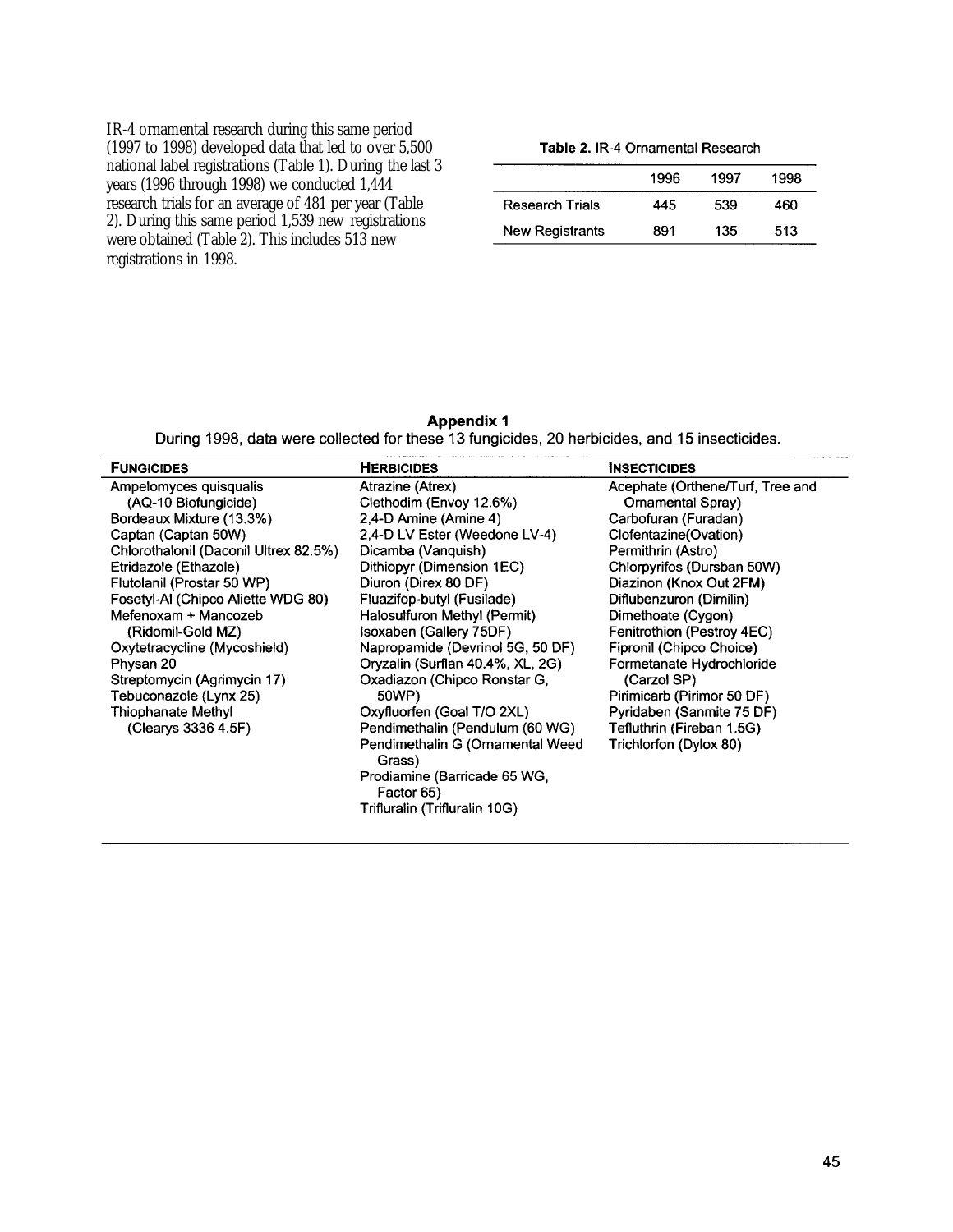## **Appendix 2** 1998 pesticide registrations supported by IR-4 Data

|                           |                                | <b>FUNGICIDES</b>           |                               |
|---------------------------|--------------------------------|-----------------------------|-------------------------------|
| Chlorothalonil (Bravo,    | Etridazole (Ethazole)          | Mefenoxam (Subdue Maxx)     | <b>Moss Rose</b>              |
| Daconil)                  | Marigold                       | <b>Bleeding heart</b>       | Nicotiana                     |
| African Violet            | Petunia                        | Snapdragon                  | <b>Ornamental Cabbage</b>     |
| Ageratum                  | <b>Scarlet Sage</b>            | StoneCrop                   | <b>Ornamental Kale</b>        |
| Fir (Abies)               | Shrub Verbena (Lantana)        |                             | Petunia                       |
| Fuchsia                   |                                | Oxythioquinox (Morestan)    | Phlox                         |
| Gloxinia                  | Flutolanil (Prostar)           | Japanese Spurge             | <b>Austrian Pine</b>          |
| Larkspur                  | Azalea                         | (Pachysandra)               | Pinks                         |
| Nasturtium                | Balsam                         |                             | Pocketbook Flower             |
| Periwinkle (Vinca)        | Begonia                        | Thiophanate methyl (Clearys | Primrose                      |
| Persian Violet (Cyclamen) |                                | 3336)                       | Rose Periwinkle               |
| Pinks (Dianthus)          | Fosetyl-al (Chipco Aliette)    | Agertum                     | (Catharanthus)                |
| Primrose                  | Arrowwood (Viburnum)           | Babysbreath                 | <b>Scarlet Sage</b>           |
| Snapdragon                |                                | Begonias                    | Shasta Daisy                  |
| Vervain (Verbena)         | Gliocladium virens (Soil Gard) | <b>Blanket Flower</b>       | Snapdragon                    |
|                           | Balsam (Impatiens)             | Bougainevillea              | <b>Statice</b>                |
| Chlorothalonil (Exotherm) | Begonia                        | Carnation                   | <b>Stock</b>                  |
| Poinsettia                | Cockscomb                      | Chrysanthemum               | Tickseed                      |
|                           | Marigold                       | Coleus                      | <b>Transvaal Daisy</b>        |
| Copper hydroxide (Kocide) | Petunia                        | Coneflower                  | Vervain (Verbena)             |
| Aglaonema                 | <b>Scarlet Sage</b>            | Crossandra                  | Violet                        |
| Elm                       | Snapdragon                     | Fuschia                     |                               |
| Flag                      | Zinnia                         | Gazania                     | Vinclozolin (Ornalin)         |
| <b>Honey Locust</b>       |                                | Geranium                    | Hydrangea                     |
| Honeysuckle               | Mancozeb (Penncozeb,           | Globe amaranth              |                               |
| Nephtytis                 | Protect T/O)                   | <b>Hibiscus</b>             |                               |
| Rose-of-Sharon            | Frangipani (Plumeria)          | Impatiens                   |                               |
| Snapdragon                | Gloxinia                       | Larkspur                    |                               |
| Umbrella Tree             | Hackberry                      | Marigold                    |                               |
|                           |                                |                             |                               |
|                           |                                | <b>HERBICIDES</b>           |                               |
| Bentazon (Basagran)       | Tree Fern (Asparagus)          | Metolachlor + simazine      | <b>Sweet William</b>          |
| Crabapple (non-bearing)   | Geranium                       | (Derby)                     | <b>TickseedWhite Spruce</b>   |
| Holly                     | Hawthorn                       | <b>Birch</b>                |                               |
| Marigold                  | Juniper                        |                             | Oxyfluorfen + oryzalin (Rout) |
| Oak                       | Lilac                          | Oryzalin (Surflan)          | Honeysuckle (Lonicera)        |
| Petunia                   | Sugar Maple                    | Arrowwood (Viburnum)        |                               |
| Yew (Taxus)               | Red Oak                        | White Ash                   | Pendimethalin (Pendulum)      |
|                           | Vow (Tovue)                    | Rollflower                  | $A$ vens $(B$ eum $)$         |

Clethodim (Select) Ageratum Snapdragon

Clopyralid (Lontrel) Arborvitae Azalea **Bridal-Wreath Christmas Trees** Crabapple (non-bearing) Douglas-fir (Pseudotsuga) Fir (Abies) Flowering Dogwood Juniper Maple Oak Pine Mugo Pine Rhododendron Spruce Norway Spruce White Spruce Yew (Taxus) Dithiopyr (Dimension)

Arrowwood (Viburnum)

Yew (Taxus)

Diuron Ash

Isoxaben Arrowwood (viburnum **River Birch Blue Fescue** Chinese Pennisetum False Spirea (Astilbe) Heath Heather **Blue Holly** Japanese Flowering Cherry Southern Magnolia Redbud Wax Myrtle Isoxaben + trifluralin (Snapshot 2.5 TG) Pygmy Date Palm (Phoenix)

Metolachlor (Pennant) Snapdragon

ellflower **River Birch** Japanese Dogwood Redbud Oxadiazon (Ronstar) Baby's Breath<br>Bald Cypress **Blanket Flower Blazing-Star** Cheddar Pink Cleyera Dahlia Daylily Golden-Rain Tree Hardy Ice Plant Hardy Mum Lambs Ears Lance Coreopsis Leopards Bane Plantain Lily Linden Mock Orange Statice (Limonium) Peony

Avens (Geum)<br>Yarrow (Achillea)

Pronamide (Kerb) Maple Oak

Sethoxydim (Poast) English Ivy (Hedera)

Simazine (Princep) Flowering Dogwood Holly American Holly **Blue Holly Fosters Holly** Honey Locust Japanese Dogwood

Trifluralin (Treflan) Blue Fescue **Cheddar Pink** Rose Speedwell (Veronica) Stonecrop (Sedum)